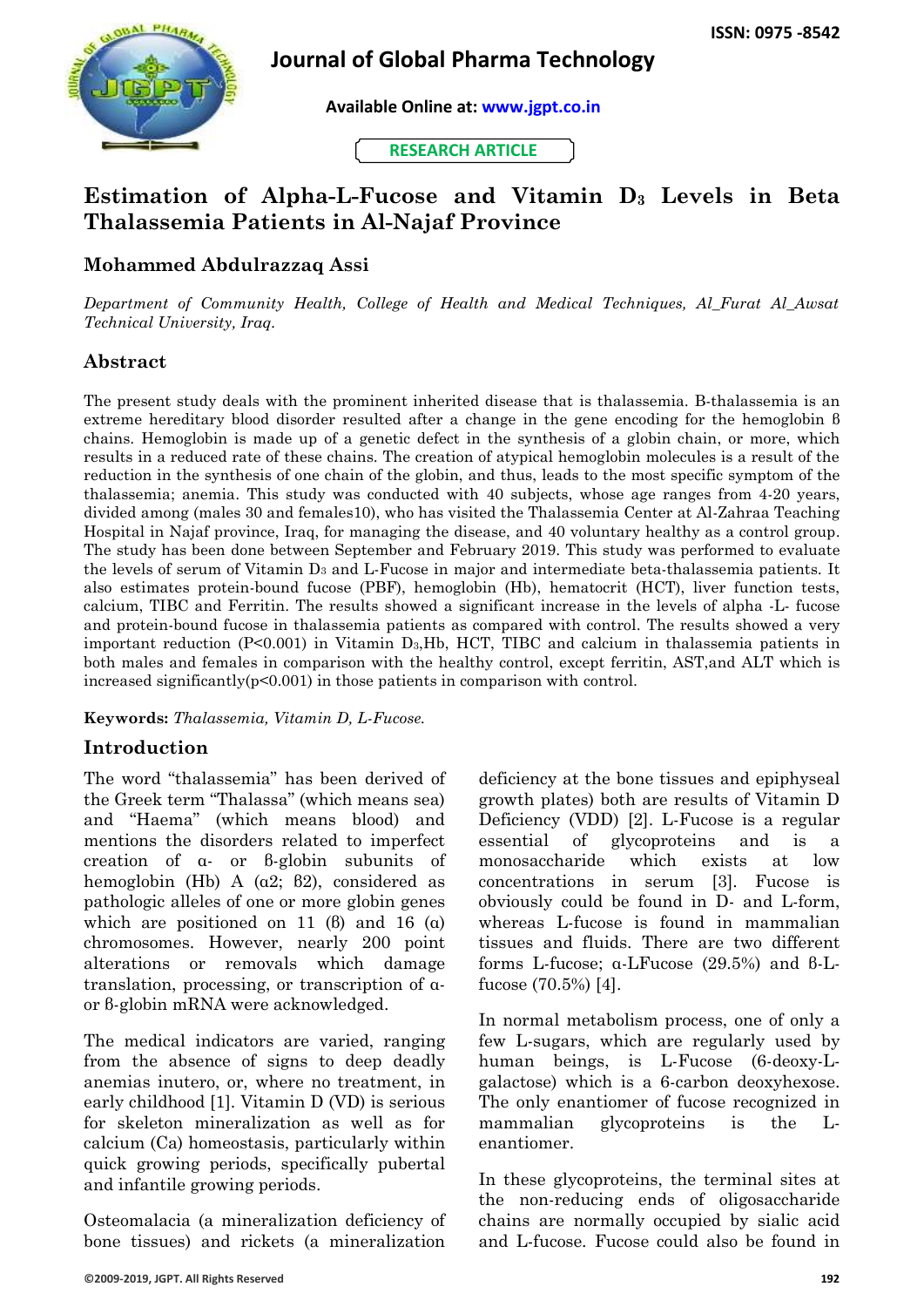many membrane-associated glycolipids. With a particular carrying system, L-fucose is usually collected in the eukaryotic cells. In some cell-surface oligosaccharide ligands, which intermediate between adhesionsignaling and cell-recognition passageways, L-fucose could be found at the pre-terminal or terminal sites.

These contain typical actions, for example; early recognition of blood group and embryologic development, and pathologic procedures which include neoplastic progression, recognition of infectious disease, and inflammation [5]. Fucose can be found in blood cell antigens, which are involved in determining blood type. It is distributed in macrophages [6].

### **Materials and Methodology**

This study is case-control carried out in the Center of Thalassemia at Al-Zahra'a Teaching Hospital in Najaf province, Iraq, between September and February 2019. A 40 β-thalassemia major and intermedia patients (males 30 and females10) were enrolled in this study; the study also involves 40 healthy controls. Both patients and control were age and sex matched and ranged from 4 to 20 years. From beta-thalassemia patients and healthy control, a 5ml of blood has been withdrawn vein puncture.

#### **Estimation of Total Fucose TF**

Estimation of TF in accordance with Dische and Sheetels method: This procedure depending on a direct reaction response of concentrated H2SO4 with serum contents. The colored product is formed after mixing the reactants with cysteine, and the color product is measured at (390nm and 430nm). The differences in absorbance were proportioned to  $\Box$ -L-fucose compound in the solution.

#### **Estimation of Serum Ferritin**

The levels of serum ferritin are estimated according to biomerieux kit.

#### **Estimation of Serum Vitamin D**

The serum vitamin D estimated by ELISA kit from (Calbiotech, USA).

#### **Statistical Analysis**

Software of Statistical Package for Social Sciences (SPSS) program version 25 has been

used to analyze the data. A p-value of  $(0.05)$ has been taken as significant and  $\leq 0.001$ ) was considered very significant.

#### **Result and Discussion**

This case-control study included 40 thalassemia patients conducted at thalassemia center in Najaf province, Iraq, and an equal number as a control group. The current study revealed a significant increase in the levels of alpha -L- fucose and proteinbound fucose in thalassemia patients as compared with control, which indicates to clinical severity and increases complications of the disease (table 1). The mean level of serum for 25-OH Vit D was considerably lower than in controls at  $(P<0.001)$  in our thalassemic patients (Table 1). This can be explained by repeated blood transfusions with resulting in iron overload.

In the current study, plasma 25-hydroxy vitamin D levels are found to be pointedly low in patients compared with the controls, the result agrees with [7]. The decreased in the level of vitamin D in thalassemia patients came from the deposition of the iron in the patients' skin and liver with thalassemia major. Thus, this could disturb production and hydroxylation of vitamin D. Therefore, we may see that there is a vitamin D lack in most patients with thalassemia major [8].

Comparing with the control group, our results agreed with) [9, 10, 11] that there is a noticeable increase in the levels of alkaline phosphatase and decrease at (P<0.001) in calcium level in thalassemia patients (Table 1). Calcium is an inorganic element that has a significant role in numerous physiological processes in the body, such as nerve impulse transmission, blood clots, heart and smooth muscles, and the contraction of striated muscles.

In the current study, the levels of calcium of patients with thalassemia were considerably less than that of healthy controls (Table 1). This result is consistent with [12] Similar results were also obtained by [11] in Pakistan, [13] and [9] in India. This study found serum ferritin levels in the patient group to be significantly higher at (P<0.001) than those in the control, while TIBC was significantly lower in patients compared to healthy participants (Table 1). The result of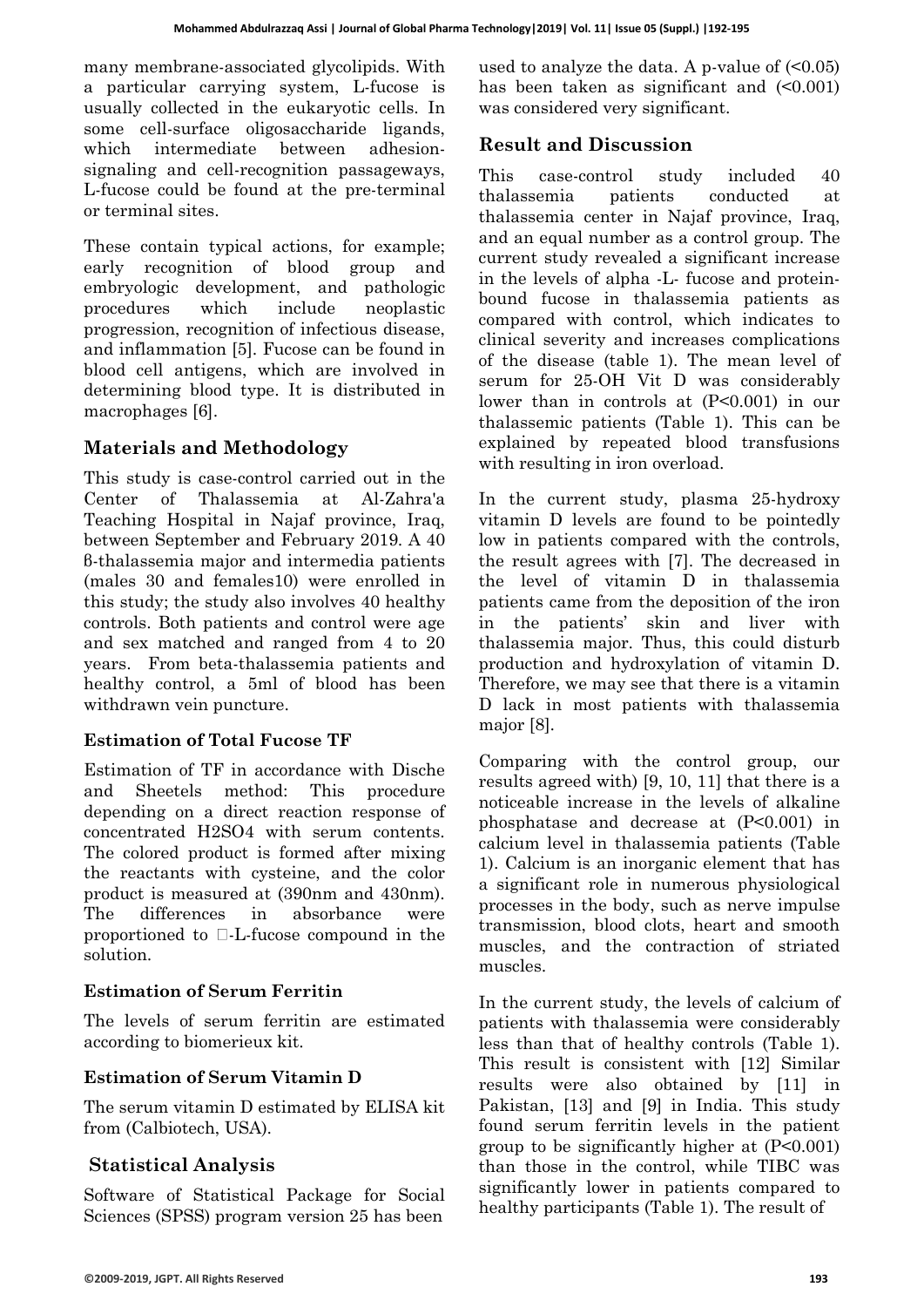correlation shows a significant negative correlation between L-fucose and vitamin D3

level in beta-thalassemia patients (Figure 1).

| Table 1: Total Fucose and Protein - Bound Fucose, Vitamin D3, Ferritin, Calcium, Total iron binding capacity, |  |  |  |  |  |  |  |
|---------------------------------------------------------------------------------------------------------------|--|--|--|--|--|--|--|
| Biochemical parameters in B-Thalassemia Patients and Control                                                  |  |  |  |  |  |  |  |
|                                                                                                               |  |  |  |  |  |  |  |

|                     | Group                                                            |                     |         |  |
|---------------------|------------------------------------------------------------------|---------------------|---------|--|
| <b>Parameters</b>   | Patient N=40<br>Control N=40<br>$Mean \pm S.D$<br>$Mean \pm S.D$ |                     | P-value |  |
|                     |                                                                  |                     |         |  |
| Fucose mg/dl        | $19.68 \pm 6.72$                                                 | $15.32 \pm 3.83$    | < 0.001 |  |
| PBF mg/dl           | $13.007 + 3.27$                                                  | $10.79 \pm 3.98$    | < 0.001 |  |
| $V$ it. $D_3$ ng/ml | $16.24 \pm 6.9$                                                  | $28.41 \pm 6.54$    | < 0.001 |  |
| Calcium mg/dl       | $7.27 \pm 1.74$                                                  | $9.76 \pm 0.49$     | $0.001$ |  |
| Ferritin ng/ml      | $2700.21 \pm 2218.45$                                            | $81.68 \pm 16.94$   | < 0.001 |  |
| <b>TIBC</b>         | $48.06 \pm 16.3$                                                 | $52.25 \pm 18.3$    | $0.001$ |  |
| ALP U/L             | $243.67 + 92.25$                                                 | $112.36 \pm 149.76$ | < 0.001 |  |
| <b>AST U/L</b>      | $41.72 \pm 15.34$                                                | $22.77 \pm 8.27$    | $0.001$ |  |
| <b>ALT U/L</b>      | $39.10 \pm 18.96$                                                | $20.09 \pm 9.32$    | < 0.001 |  |



Figure (1): Negative correlation between L-fucose and vitamin D3 level in betathalassemia patients.



**Figure 1: correlation between total fucose and Vitamin D3 for Beta-thalassemia group**

#### **Conclusion**

The study showed a significant increase in the levels of alpha -L- fucose and proteinbound fucose in thalassemia patients as compared with control, which indicates to clinical severity and increases complications of the disease. The mean level of serum for 25-OH Vit D was considerably lower than in controls at (P<0.001) in our thalassemic patients.

However, plasma 25-hydroxy vitamin D levels are found to be pointedly low in patients compared with the controls. The decreased in the level of vitamin D in thalassemia patients came from the deposition of the iron in the patients' skin and liver with thalassemia major and, therefore, this could disturb production and hydroxylation of vitamin D. There is a noticeable increase in the levels of alkaline phosphatase and decrease at (P<0.001) in calcium level in thalassemia patients. The levels of calcium of patients with thalassemia were considerably less than that of healthy controls.

It has been found serum ferritin levels in the patient group to be significantly higher at (P<0.001) than those in the control, while TIBC was significantly lower in patients compared to healthy participants. The result of correlation showed a significant negative correlation between L-fucose and vitamin D3 level in beta-thalassemia patients.